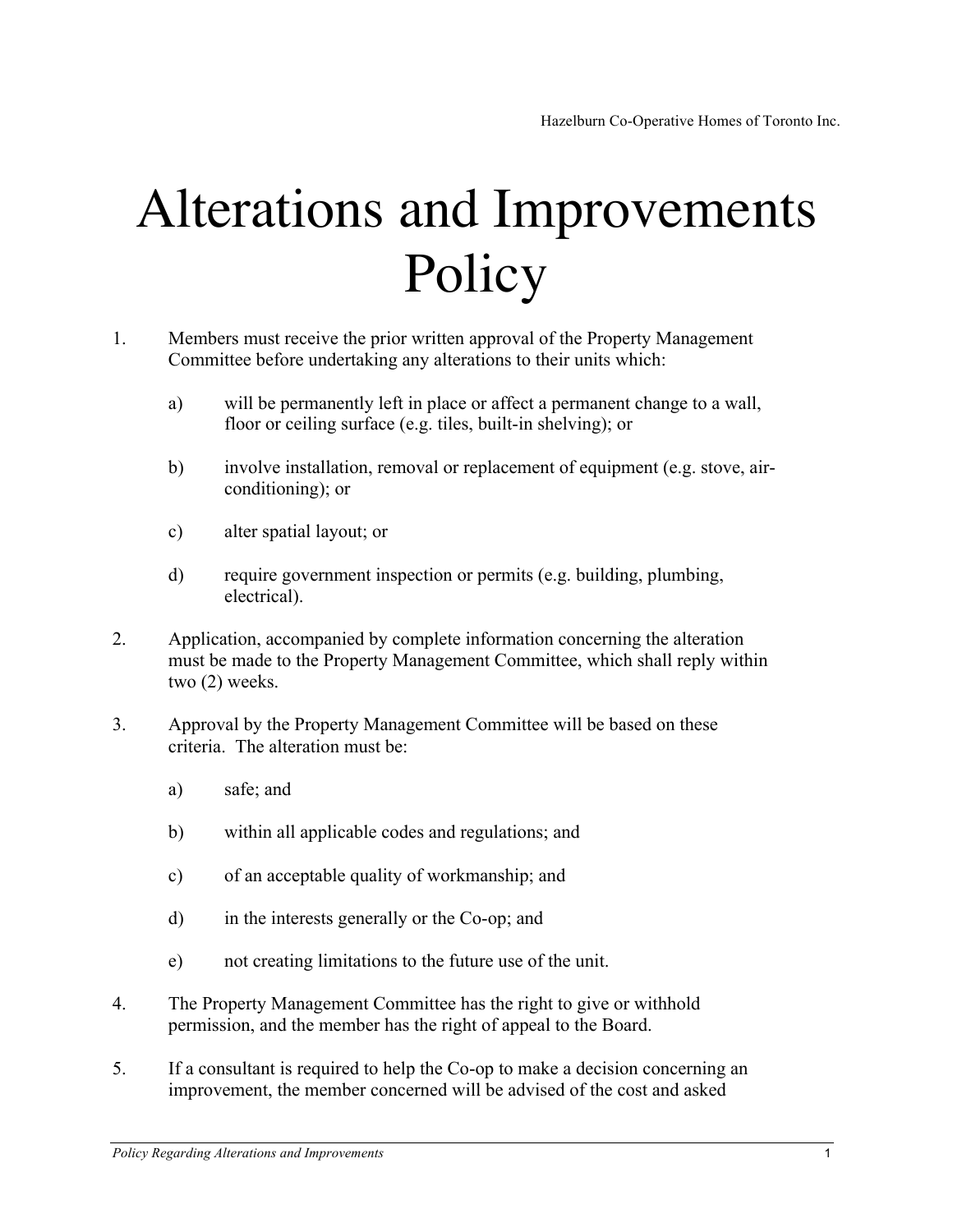whether to proceed. The member will be required to bear this cost.